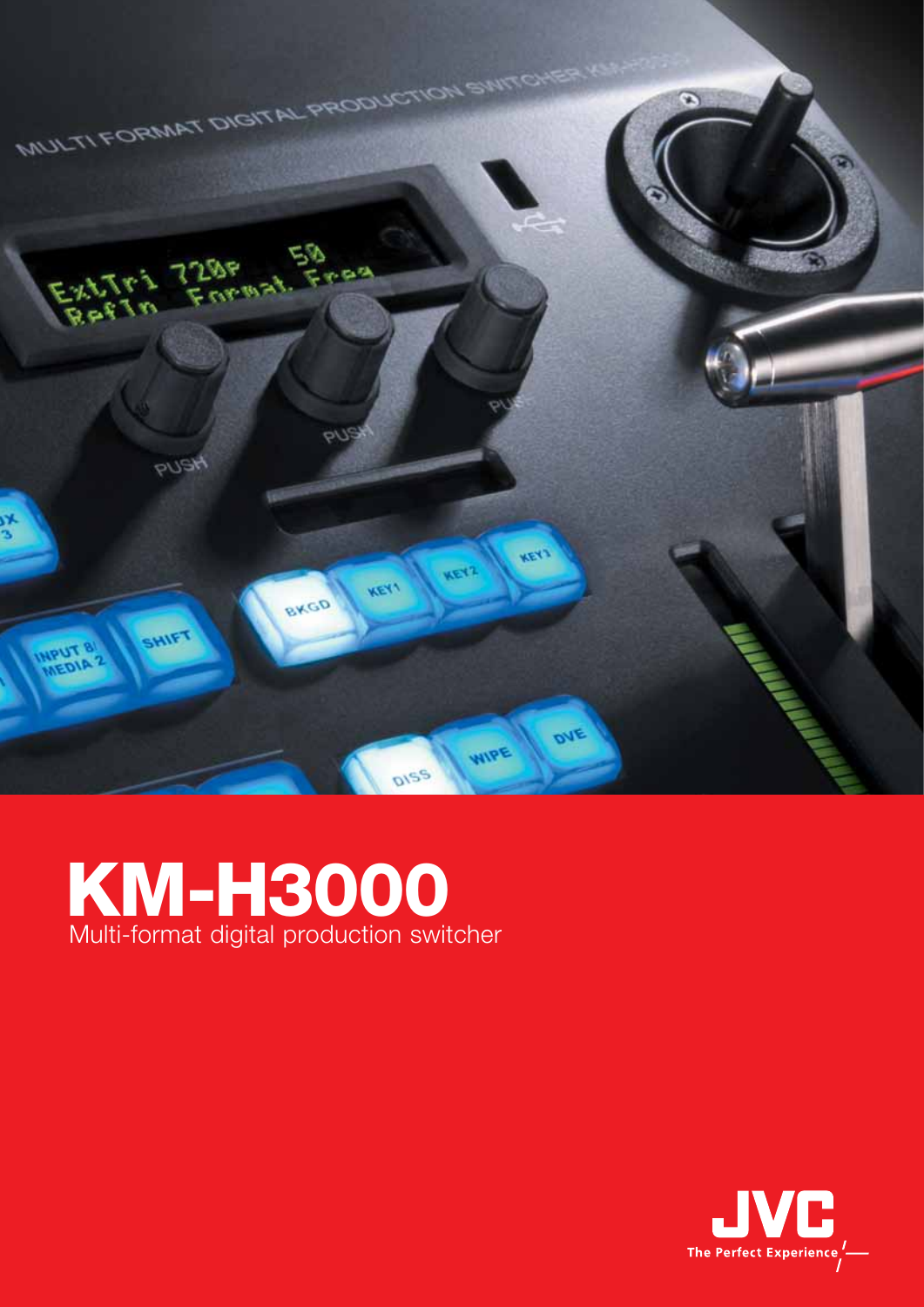# KM-H3000

Multi-format digital production switcher

- Instant access to transition types, each modifiable via the menu system
- Wipe modifiers include vertical and horizontal multipliers and wipe rotation
- Colour borders, softness, aspect ratio, also controlled by menu system
- **Buttons allow easy access to memory functions,** providing ten individual function stores

#### Key/DVE selection

- **Auto select chooses the input's key**
- **Exceptionally high-quality chroma keyer**
- DVE dual picture-in-picture keyer

#### Key selection

Activates source selection for Key 2 and Key 3, and the three aux busses, via the Key/Aux bus

#### Key/Aux Bus

- Key input selection bus
- **Auxes can be used to send a number of** different sources to other equipment, such as on-set monitors, slow motion servers, replay servers, waveform monitors, video servers, etc.

### Program Bus

- **Enables direct selection of program output,** with active source lighting
- **Accesses media stores for still images** and animations

#### Preset Bus

- Selection of next background
- Also AUX PGM, AUX PREV and AUX CLN (clean) selection buttons for aux outputs

#### Memory/menu

- **Memory access keys for quickly recalling** memory sets from one of the ten available memory banks, each with ten memories
- **Wipes/menu Wipes/menu the menu the menu the menu the menu the menu the menu the menu the menu the menu the menu the menu the menu the menu the menu the menu the menu the menu the menu the menu the menu the menu the menu**

#### Menu display

- Easy to read screen for clear menu display
- Three rotary/push button controls, offering simple parameter selection
- Intelligent 'menu follows function' feature



#### Transition type

Direct access to dissolve, wipe or DVE transition

#### Transition element

- Change any combination of video layers simultaneously
- **Preview output always shows an accurate** representation of the next scene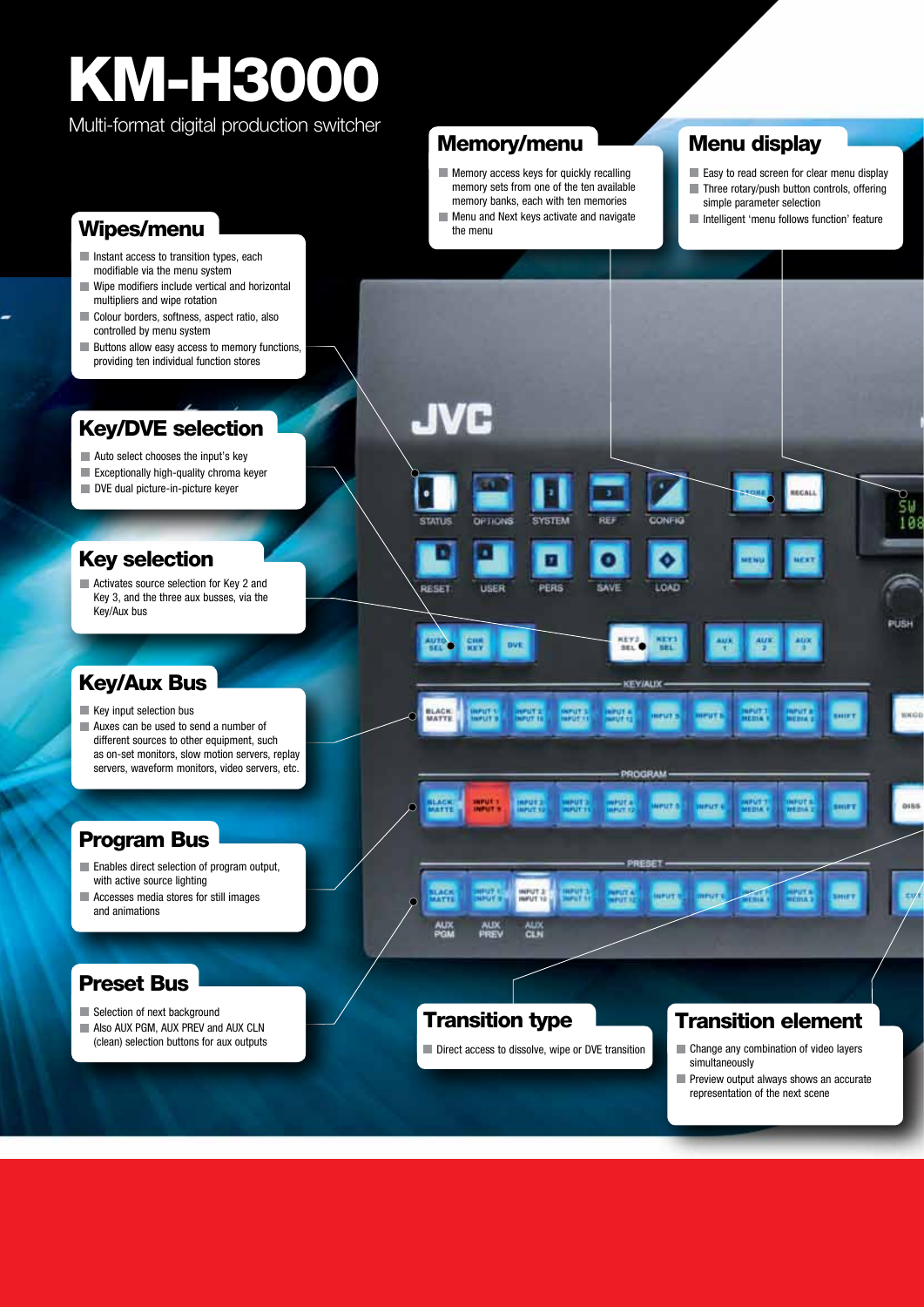

Robust, reliable and easy-to-use metal fader

## HD and SD

**As the heart of a small television studio or in playout, venue and OB applications, the JVC KM-H3000 multi-format digital production switcher delivers flexibility, reliability and affordability – with the added benefit of being able to handle both SD and HD video signals.**

The KM-H3000 is a powerful 12-input, 3-key SD/HD-SDI switcher. It features single-piece metal construction for desktop or optional in-desk/rack-mount operation, highend push buttons and a robust T-Bar; all designed to handle the challenges of mobile and flight-case use.

The switcher features an intuitive, traditional panel layout and a simple menu structure, and is very easy to set-up and use. Buttons are user adjustable to any brightness and hue for easy viewing in darkened environments, allowing the user to fully customise the appearance of their own unit. High quality chroma keying and sophisticated dual animation playout capability ensures that the KM-H switcher will satisfy the most demanding of applications.

#### **Key Features**

12 SD/HD-SDI inputs 480i, 576i, 720p, 1080i 50/60Hz

- **Three keyers**
- Four freely-assignable frame synchronisers
- Four up/down converters
- **Multiview output assignable to program and/or preview outputs**
- **Two 2D DVEs with crop and resize functionality**
- Two internal media store sources with alpha channel for stills and animations
- One pattern generator (circle and rotation), one wash generator
- One floating high quality chroma keyer
- Six SD/HD-SDI outputs: 2 program, preview, Aux 1, Aux 2 and Aux 3
- Sync generator with three independently timed outputs
- Remote control using RS422 and 24 GPI/GPO ports
- Redundant power supply and desk mount options

## **Multiviewer**



**Includes internal high quality 10-input multiviewer and output routable to Preview or PGM-2 outputs and freely assignable source names.**